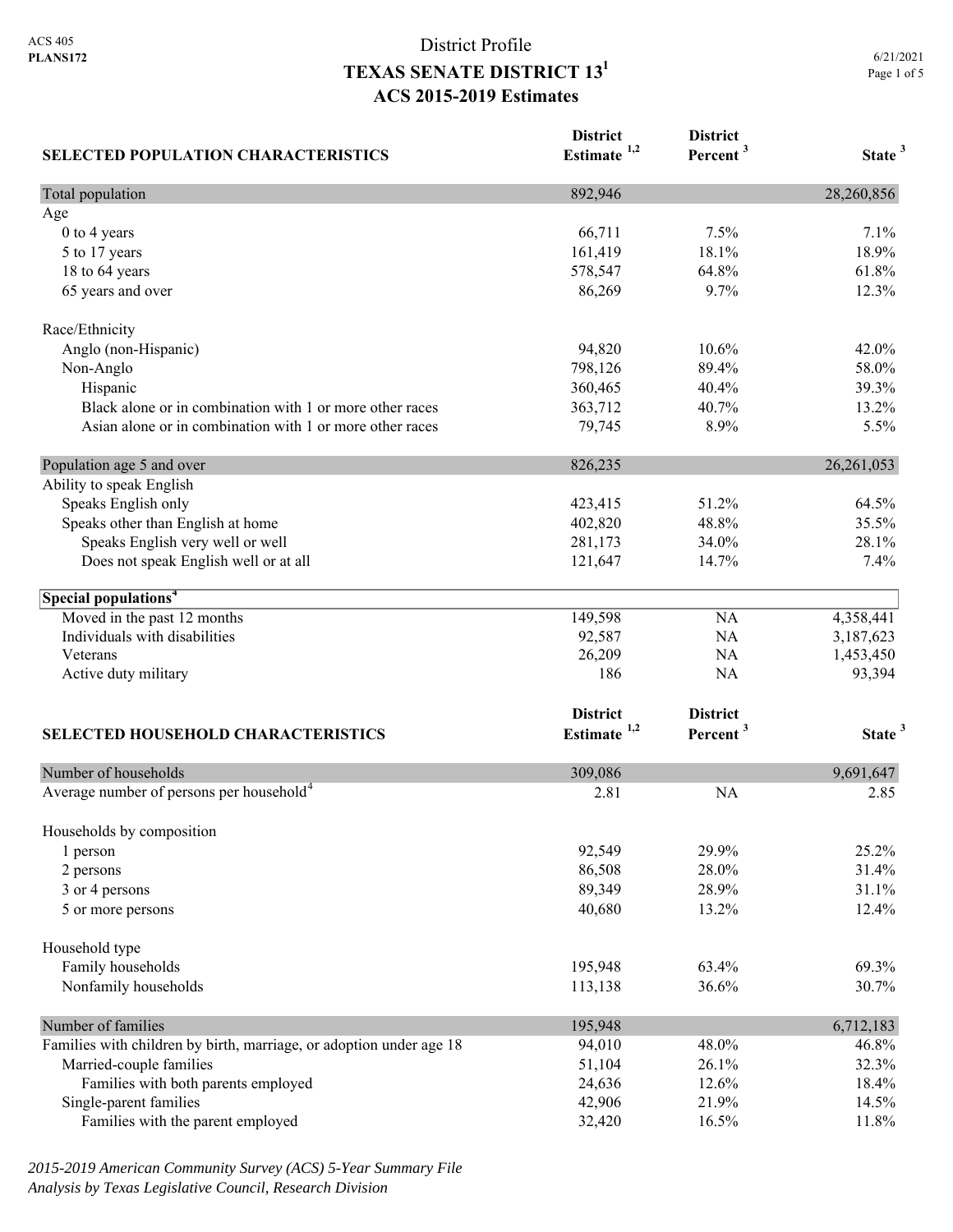| <b>SELECTED EDUCATION CHARACTERISTICS</b>                                | <b>District</b><br>Estimate <sup>1,2</sup> | <b>District</b><br>Percent <sup>3</sup> | State <sup>3</sup> |
|--------------------------------------------------------------------------|--------------------------------------------|-----------------------------------------|--------------------|
| Population age 3 and over enrolled in school                             | 250,609                                    |                                         | 7,681,758          |
| School status                                                            |                                            |                                         |                    |
| In preschool (public and private)                                        | 13,934                                     | 5.6%                                    | 6.0%               |
| In kindergarten, elementary, middle, or high school (public and private) | 161,884                                    | 64.6%                                   | 69.8%              |
| In preschool through 12th grade (public only)                            | 166,657                                    | 66.5%                                   | 68.8%              |
| In college, graduate, or professional school                             | 74,791                                     | 29.8%                                   | 24.3%              |
| Population age 25 and over                                               | 563,855                                    |                                         | 18, 131, 554       |
| <b>Educational</b> attainment                                            |                                            |                                         |                    |
| Bachelor's degree or higher                                              | 137,549                                    | 24.4%                                   | 29.9%              |
| Less than high school graduate                                           | 131,637                                    | 23.3%                                   | 16.3%              |
|                                                                          | <b>District</b>                            | <b>District</b>                         |                    |
| <b>SELECTED LABOR CHARACTERISTICS</b>                                    | Estimate $1,2$                             | Percent <sup>3</sup>                    | State <sup>3</sup> |
| Civilian employed population age 16 and over                             | 418,975                                    |                                         | 13,253,631         |
| Civilian employment sector                                               |                                            |                                         |                    |
| Private sector                                                           | 342,878                                    | 81.8%                                   | 80.1%              |
| Government sector                                                        | 46,459                                     | 11.1%                                   | 13.0%              |
| Self-employed                                                            | 29,157                                     | 7.0%                                    | 6.7%               |
| Industry for civilian employed population                                |                                            |                                         |                    |
| Agriculture, forestry, fishing, hunting, and mining                      | 6,784                                      | 1.6%                                    | 3.0%               |
| Construction                                                             | 46,802                                     | 11.2%                                   | 8.6%               |
| Manufacturing                                                            | 26,051                                     | 6.2%                                    | 8.5%               |
| Wholesale trade                                                          | 9,362                                      | 2.2%                                    | 2.9%               |
| Retail trade                                                             | 46,880                                     | 11.2%                                   | 11.4%              |
| Transportation and warehousing and utilities                             | 27,767                                     | 6.6%                                    | 5.9%               |
| Information                                                              | 5,241                                      | 1.3%                                    | 1.7%               |
| Finance and insurance, and real estate and rental and leasing            | 20,137                                     | 4.8%                                    | 6.7%               |
| Professional, scientific, management, administrative, and waste mgmt.    | 51,620                                     | 12.3%                                   | 11.5%              |
| Educational services and health care and social assistance               | 93,633                                     | 22.3%                                   | 21.6%              |
| Arts, entertainment, recreation, accommodation, and food services        | 45,830                                     | 10.9%                                   | 9.2%               |
| Other services, except public administration                             | 27,063                                     | 6.5%                                    | 5.2%               |
| Public administration                                                    | 11,805                                     | 2.8%                                    | 4.0%               |
| Population age 16 to 64                                                  | 604,023                                    |                                         | 18,273,711         |
| Worked at all in the past 12 months                                      | 442,372                                    | 73.2%                                   | 75.4%              |
| Worked 50-52 weeks                                                       | 337,893                                    | 55.9%                                   | 59.0%              |
| Usually worked 35 or more hours per week                                 | 295,899                                    | 49.0%                                   | 52.2%              |
| Usually worked less than 35 hours per week                               | 41,994                                     | 7.0%                                    | 6.8%               |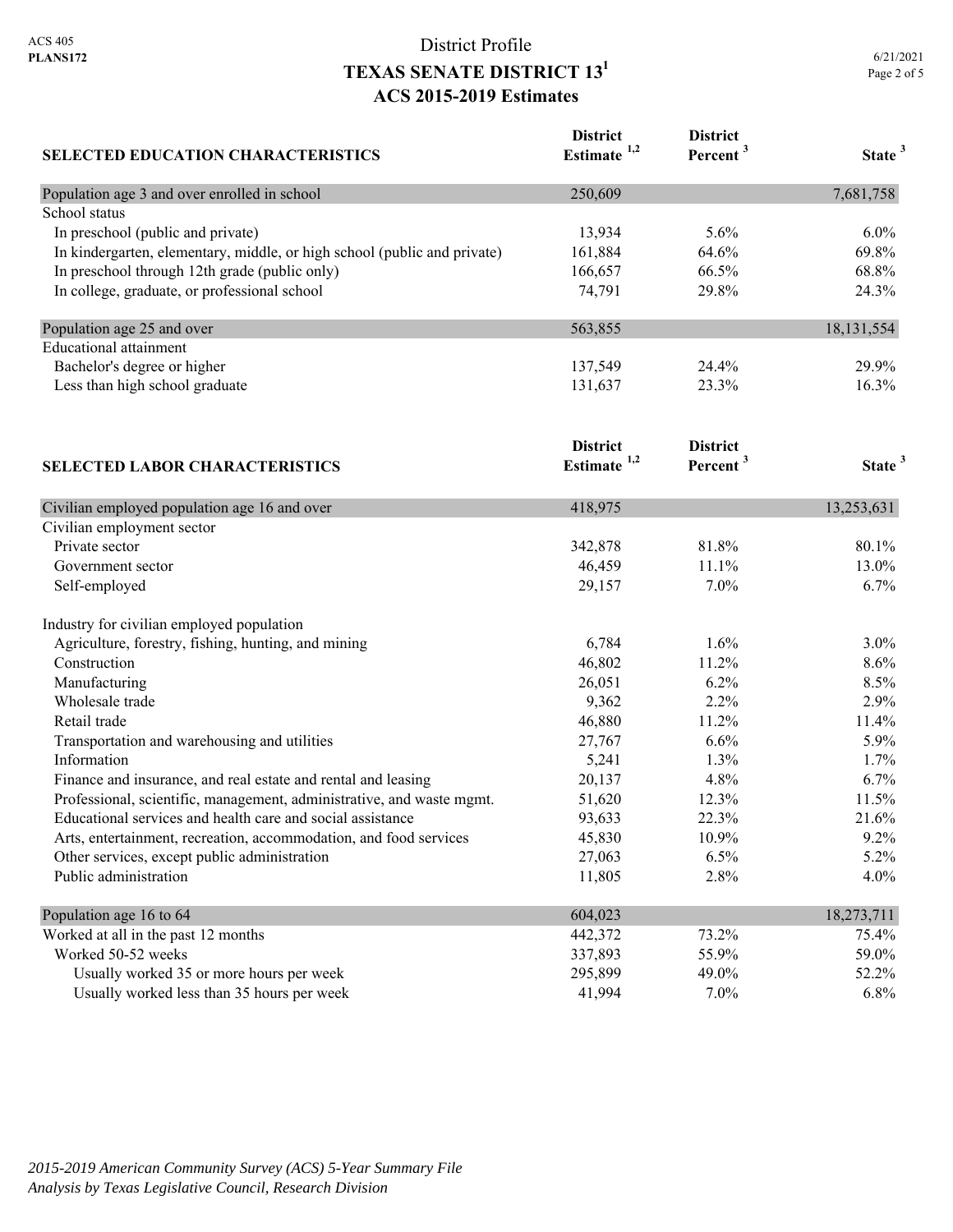| <b>SELECTED LABOR CHARACTERISTICS (continued)</b>               | <b>District</b><br>Estimate $1,2$ | <b>District</b><br>Percent <sup>3</sup> | State <sup>3</sup> |
|-----------------------------------------------------------------|-----------------------------------|-----------------------------------------|--------------------|
| Workers age 16 and over                                         | 410,282                           |                                         | 13,115,511         |
| Means of transportation to work                                 |                                   |                                         |                    |
| Public transportation                                           | 20,361                            | 5.0%                                    | 1.4%               |
| Private vehicle                                                 | 357,635                           | 87.2%                                   | 90.5%              |
| Walk / bicycle / motorcycle                                     | 10,738                            | 2.6%                                    | 1.9%               |
| Taxi / other means                                              | 7,638                             | 1.9%                                    | 1.2%               |
| Worked at home                                                  | 13,910                            | 3.4%                                    | 5.0%               |
| Travel time to work <sup>5</sup>                                |                                   |                                         |                    |
| Less than 15 minutes                                            | 61,965                            | 15.1%                                   | 23.6%              |
| 15 minutes to 29 minutes                                        | 142,704                           | 34.8%                                   | 34.2%              |
| 30 minutes to 44 minutes                                        | 118,881                           | 29.0%                                   | 20.8%              |
| 45 minutes to 59 minutes                                        | 37,657                            | 9.2%                                    | 8.3%               |
| 60 minutes or more                                              | 35,165                            | 8.6%                                    | 8.1%               |
|                                                                 | <b>District</b>                   | <b>District</b>                         |                    |
| <b>SELECTED INCOME CHARACTERISTICS</b>                          | Estimate $1,2$                    | Percent <sup>3</sup>                    | State <sup>3</sup> |
| Persons in poverty <sup>6</sup>                                 | 203,119                           | 23.4%                                   | 14.7%              |
| Per capita income <sup>4</sup>                                  | \$22,989                          | NA                                      | \$31,277           |
| Number of households                                            | 309,086                           |                                         | 9,691,647          |
| Annual household income                                         |                                   |                                         |                    |
| Less than $$10,000$                                             | 29,020                            | 9.4%                                    | 6.1%               |
| \$10,000 to \$24,999                                            | 57,411                            | 18.6%                                   | 12.9%              |
| \$25,000 to \$49,999                                            | 83,277                            | 26.9%                                   | 21.8%              |
| \$50,000 to \$99,999                                            | 86,786                            | 28.1%                                   | 30.1%              |
| \$100,000 to \$199,999                                          | 42,689                            | 13.8%                                   | 21.7%              |
| \$200,000 and over                                              | 9,903                             | 3.2%                                    | 7.4%               |
| Households with social security income                          | 65,593                            | 21.2%                                   | 25.6%              |
| Households with supplemental security income (SSI)              | 18,831                            | 6.1%                                    | 4.7%               |
| Households with public assistance income'                       | 6,141                             | 2.0%                                    | 1.4%               |
| Households that received food stamps/SNAP in the past 12 months | 61,008                            | 19.7%                                   | 11.8%              |
| Number of families living in poverty                            | 39,419                            |                                         | 759,269            |
| With related children under age 18                              | 31,463                            | 79.8%                                   | 77.1%              |
| Married couple families                                         | 10,257                            | 26.0%                                   | 26.2%              |
| Single-parent families                                          | 21,206                            | 53.8%                                   | 50.9%              |
| Female head of household                                        | 18,707                            | 47.5%                                   | 44.4%              |
| Male head of household                                          | 2,499                             | 6.3%                                    | 6.4%               |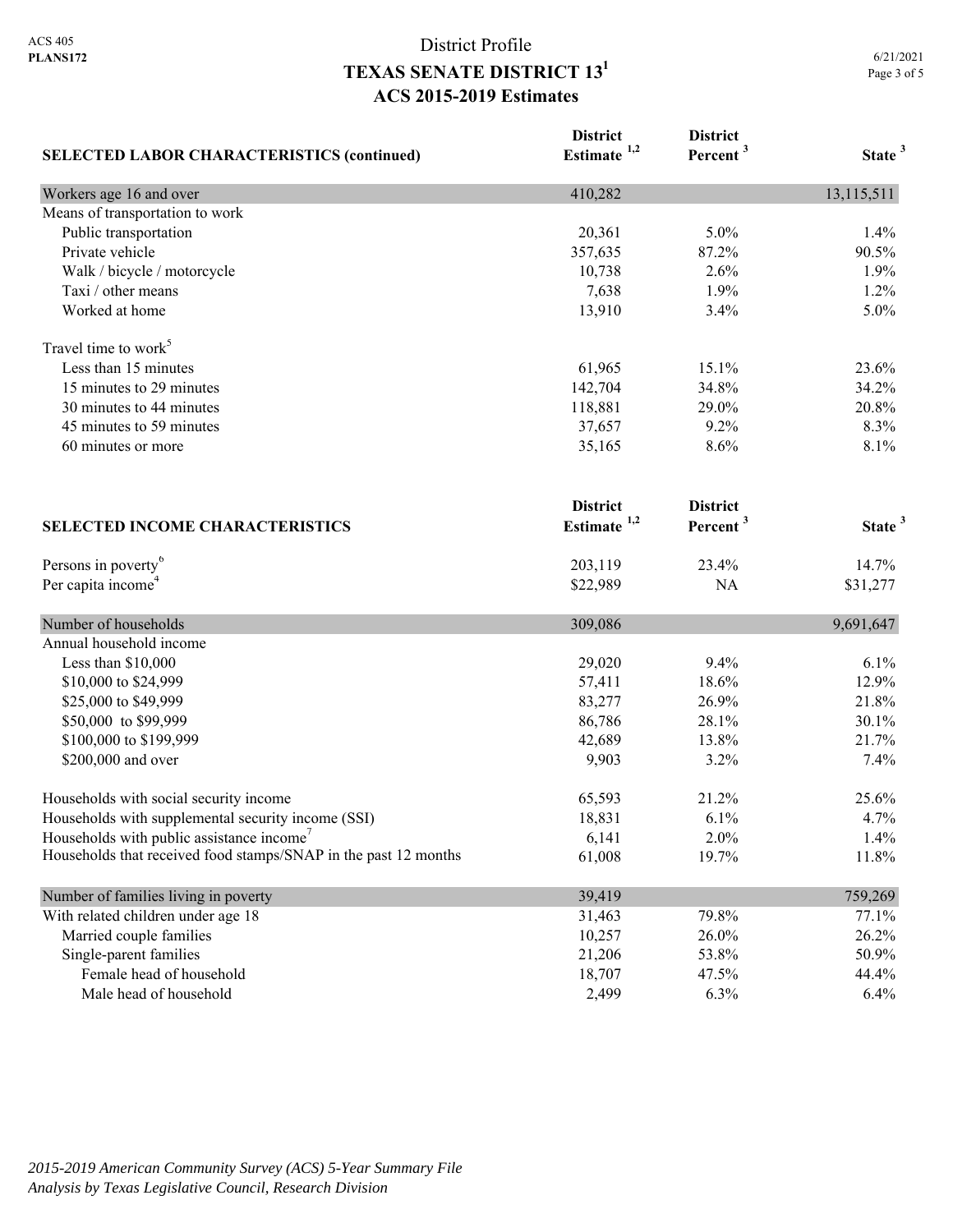6/21/2021 Page 4 of 5

| <b>SELECTED HOUSING CHARACTERISTICS</b>                                             | <b>District</b><br>Estimate $1,2$ | <b>District</b><br>Percent <sup>3</sup> | State <sup>3</sup> |
|-------------------------------------------------------------------------------------|-----------------------------------|-----------------------------------------|--------------------|
| Number of housing units                                                             | 348,492                           |                                         | 10,937,026         |
| Age of housing                                                                      |                                   |                                         |                    |
| Built in 2010 or later                                                              | 21,497                            | 6.2%                                    | 10.4%              |
| Built between 2000 and 2009                                                         | 49,185                            | 14.1%                                   | 19.3%              |
| Built between 1990 and 1999                                                         | 35,234                            | 10.1%                                   | 15.2%              |
| Built between 1970 and 1989                                                         | 143,168                           | 41.1%                                   | 31.4%              |
| Built before 1970                                                                   | 99,408                            | 28.5%                                   | 23.7%              |
| Occupancy status                                                                    |                                   |                                         |                    |
| Owner-occupied                                                                      | 124,535                           | 35.7%                                   | 54.9%              |
| Renter-occupied                                                                     | 184,551                           | 53.0%                                   | 33.7%              |
| Vacant                                                                              | 39,406                            | 11.3%                                   | 11.4%              |
| Median gross rent (contract rent plus estimated utility and fuel cost) <sup>4</sup> | \$957                             | NA                                      | \$1,045            |
| Median value of owner-occupied housing units <sup>4</sup>                           | \$124,400                         | <b>NA</b>                               | \$172,500          |
| Number of owner-occupied housing units                                              | 124,535                           |                                         | 6,004,802          |
| Value of owner-occupied housing                                                     |                                   |                                         |                    |
| Less than \$50,000                                                                  | 11,026                            | 8.9%                                    | 8.9%               |
| \$50,000 to \$99,999                                                                | 35,586                            | 28.6%                                   | 16.5%              |
| \$100,000 to \$199,999                                                              | 50,626                            | 40.7%                                   | 32.2%              |
| \$200,000 to \$499,999                                                              | 23,701                            | 19.0%                                   | 34.8%              |
| \$500,000 and above                                                                 | 3,596                             | 2.9%                                    | 7.6%               |
| Selected monthly owner costs as a percentage of household income <sup>8</sup>       |                                   |                                         |                    |
| 35 percent or more                                                                  | 21,629                            | 17.4%                                   | 15.3%              |
| 20 to 34.9 percent                                                                  | 30,267                            | 24.3%                                   | 24.9%              |
| Less than 20 percent                                                                | 71,361                            | 57.3%                                   | 59.0%              |
| Vehicles available in owner-occupied housing units                                  |                                   |                                         |                    |
| No vehicle                                                                          | 4,278                             | 3.4%                                    | 2.1%               |
| One or more vehicles                                                                | 120,257                           | 96.6%                                   | 97.9%              |
| Number of renter-occupied housing units                                             | 184,551                           |                                         | 3,686,845          |
| Gross rent <sup>9</sup>                                                             |                                   |                                         |                    |
| Less than \$500                                                                     | 8,159                             | 4.4%                                    | 6.2%               |
| \$500 to \$749                                                                      | 30,920                            | 16.8%                                   | 13.4%              |
| \$750 to \$999                                                                      | 58,855                            | 31.9%                                   | 24.2%              |
| \$1,000 to \$1,249                                                                  | 37,304                            | 20.2%                                   | 20.7%              |
| \$1,250 and above                                                                   | 41,459                            | 22.5%                                   | 30.5%              |
| Gross rent as a percentage of household income <sup>8</sup>                         |                                   |                                         |                    |
| 35 percent or more                                                                  | 77,107                            | 41.8%                                   | 35.9%              |
| 20 to 34.9 percent                                                                  | 53,194                            | 28.8%                                   | 32.1%              |
| Less than 20 percent                                                                | 39,724                            | 21.5%                                   | 24.9%              |
| Vehicles available in renter-occupied housing units                                 |                                   |                                         |                    |
| No vehicle                                                                          | 27,943                            | 15.1%                                   | 10.5%              |
| One or more vehicles                                                                | 156,608                           | 84.9%                                   | 89.5%              |